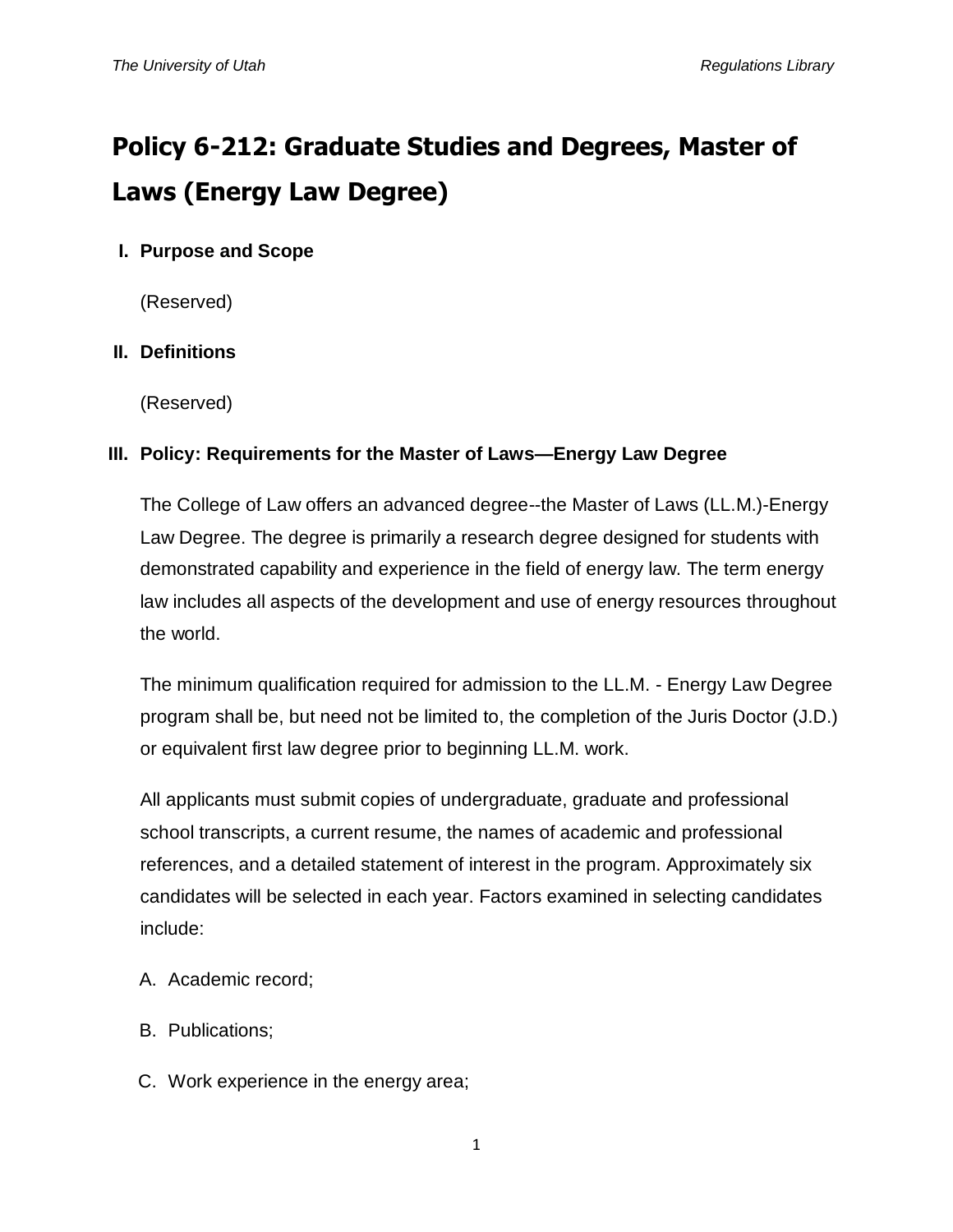- D. Recommendations; and
- E. Proposed research.

The LL.M.-Energy Law Degree requires a minimum of 24 credits. The program may be completed on a full-time or part-time basis. A student requiring more than three years to complete the program must have the permission of the Director of the Energy Law Center. Of the 24 credits:

- A. The candidate shall complete a minimum of 9 hours of work in law school or other graduate level classes. All course selection shall be approved by the Director of the Energy Law Center.
	- 1. Students must receive a grade of "C" or above in any law school course or "B" or above in any other graduate course in order to have the course count towards graduation.
	- 2. At the time of graduation, the student must present an overall average of "B-" or better.
	- 3. A student who consistently fails to satisfy the standards may be removed from the program.
- B. The remaining credits shall be earned for the preparation of the LL.M. thesis. The thesis topic shall be selected by the student with the consent of the Director of the Energy Law Center.
	- 1. The thesis shall be a major piece of original research in some aspect of energy law.
	- 2. The thesis shall meet University Graduate School requirements for form.
	- 3. A thesis committee of not less than three University of Utah faulty members shall be formed upon completion of the candidate's first draft. At the discretion of the Director of the Energy Law Center one or more qualified non-faculty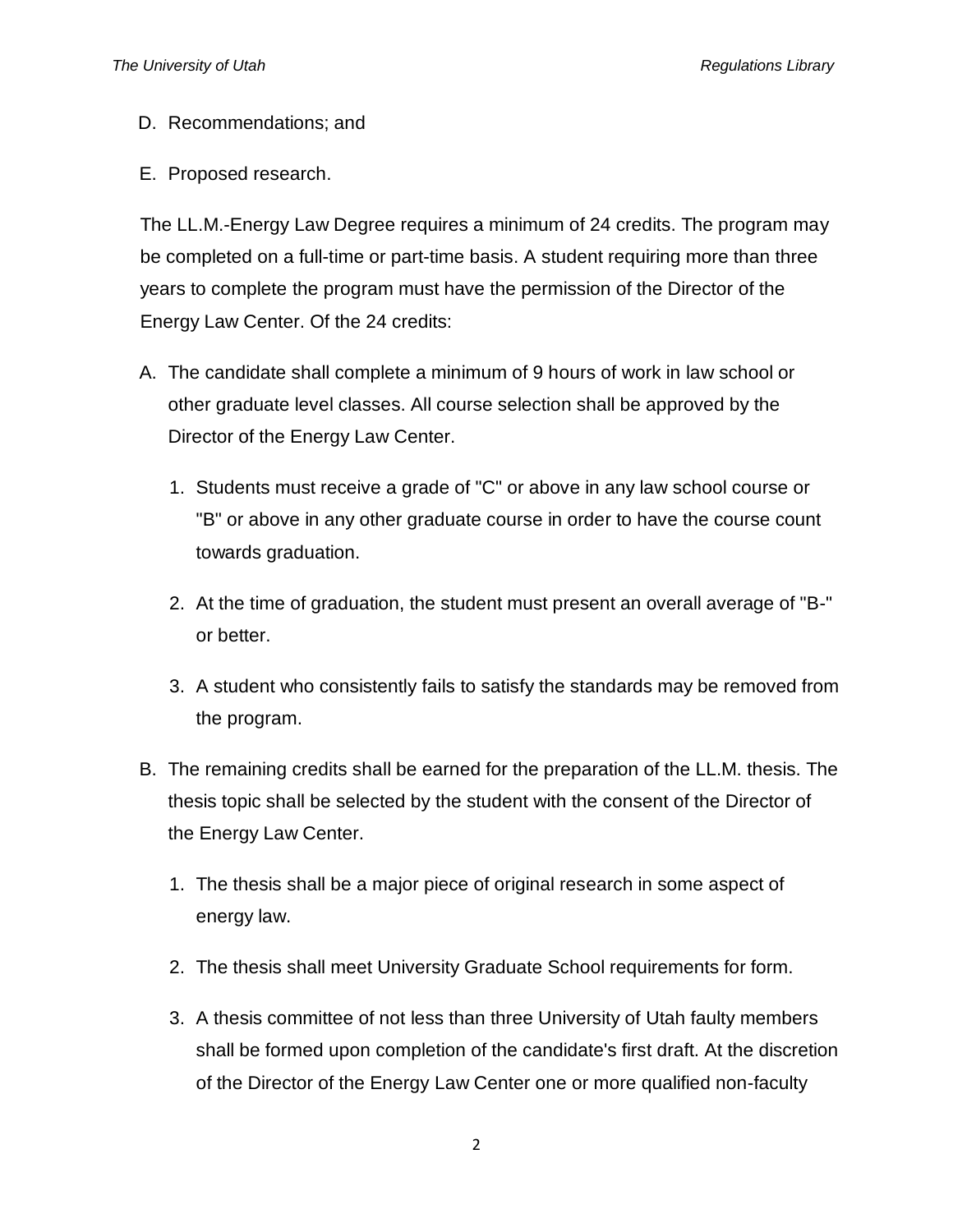members may be added to the thesis committee or oral defense panel. This person shall not have a vote but will be encouraged to comment on the student's paper and oral performance. The committee shall be responsible for evaluating the student's final draft and oral defense of the draft. The committee shall evaluate the final draft and oral defense as "Satisfactory," "Satisfactory with Corrections," or "Unsatisfactory."

- a. A "Satisfactory" designation shall fulfill the graduation requirements.
- b. The designation of "Satisfactory with Corrections" may be corrected by the student in the same semester to a "Satisfactory." The designation suggests a work substantially complete but lacking certain requirements.
- c. An "Unsatisfactory" designation reflects an oral defense or thesis that is substantially below the requirements for graduation. Upon receipt of an "Unsatisfactory" designation, the student shall meet with the Director of the Energy Law Center to review the student's progress in the program. The student shall be given an opportunity to meet the thesis and oral defense requirements in a subsequent semester. A second failure will disqualify the student from the LL.M. program.

Students are required to comply with the University and College of Law codes of student behavior.

The faculty of the College of Law and the Director of the Energy Law Center shall prescribe and administer such rules, regulations, policies, and practices effecting, clarifying, defining or qualifying the above stated faculty regulations to conform with the standards of the American Bar Association, or of the Association of American Law Schools, and otherwise as it may determine in the best interests of the College of Law and the Energy Law Center to effect a liberal construction of the tenor and spirit of these regulations in providing high quality, professional legal education.

#### **II. Rules, Procedures, Guidelines, Forms and other Related Resources**

3